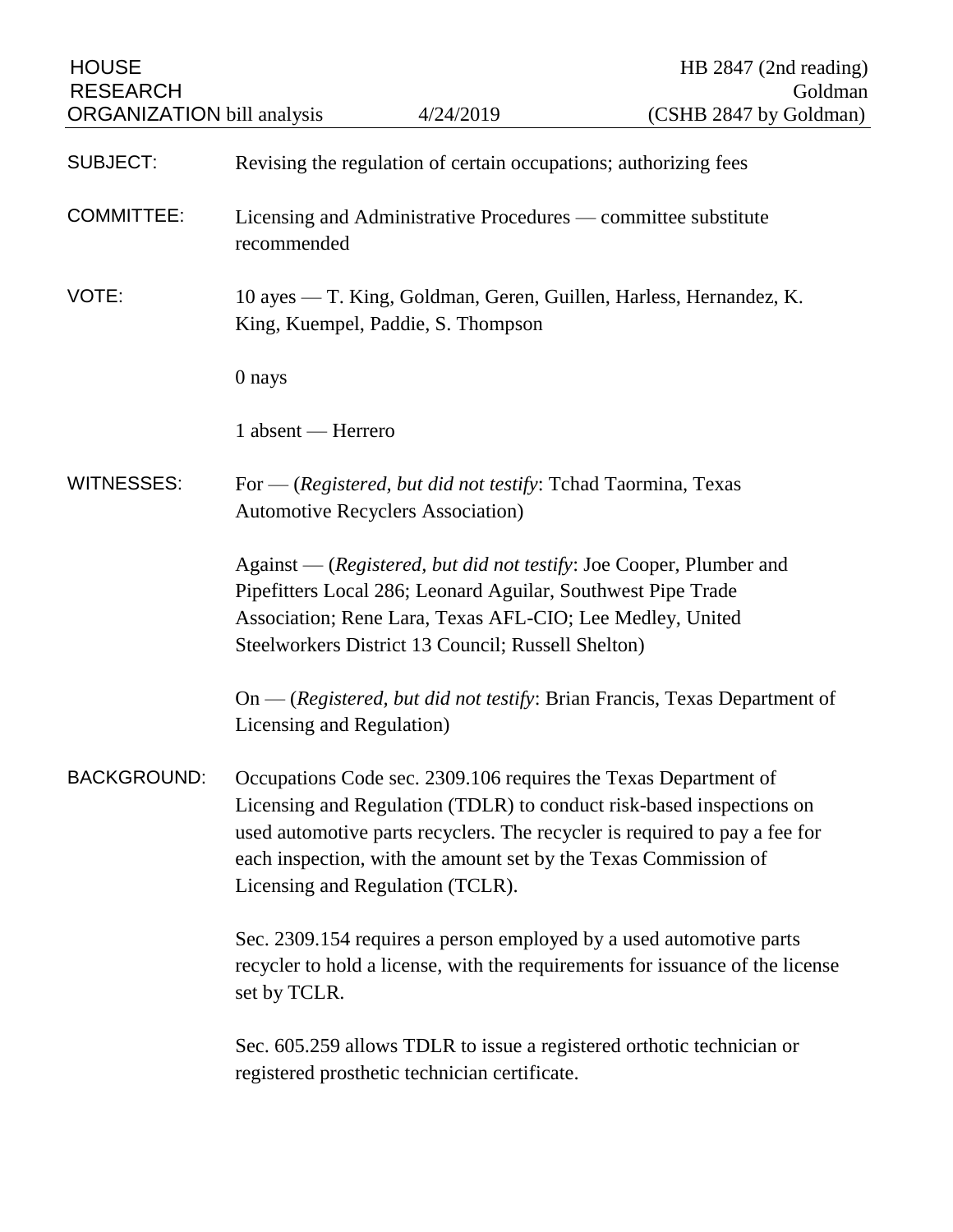Sec. 202.6011 requires TCLR to develop a standardized penalty schedule and penalty amounts for the punishable conduct of podiatrists related to their licensed occupation. Sec. 202.2025 requires the executive director of TDLR to develop, implement, and enforce a written policy for determining the priority of complaints against podiatrists for investigation and resolution. DIGEST: CSHB 2847 would prohibit political subdivisions from passing or enforcing any regulations on licensed occupations already regulated in state law. The bill also would repeal specific regulations on certain licensed occupations, make confidential the personal information of patients and certain licensed professions pertaining to complaints and investigations, revise regulations pertaining to driver education instruction licensing, and revise certain licensing display and authentication requirements.

> **Restrictions on local ordinances.** CSHB 2847 would prohibit a political subdivision from requiring an additional license other than the state license from a licensed occupational worker. The bill also would prohibit a political subdivision from requiring any other precondition to engage in a state-licensed occupation.

**Confidentiality of personal information.** The bill would make confidential personal information involving a complaint or investigation concerning athletic trainers, behavior analysts, dietitians, dyslexia practitioners and dyslexia therapists, hearing instrument fitters and dispensers, massage therapists, midwives, orthotists and prosthetists, podiatrists, and speech-language pathologists and audiologists. The personal information would not be subject to disclosure under public information laws or other legal compulsion.

Information related to a complaint or investigation could be disclosed to:

• a person involved with the Texas Department of Licensing and Regulation (TDLR) in a disciplinary action;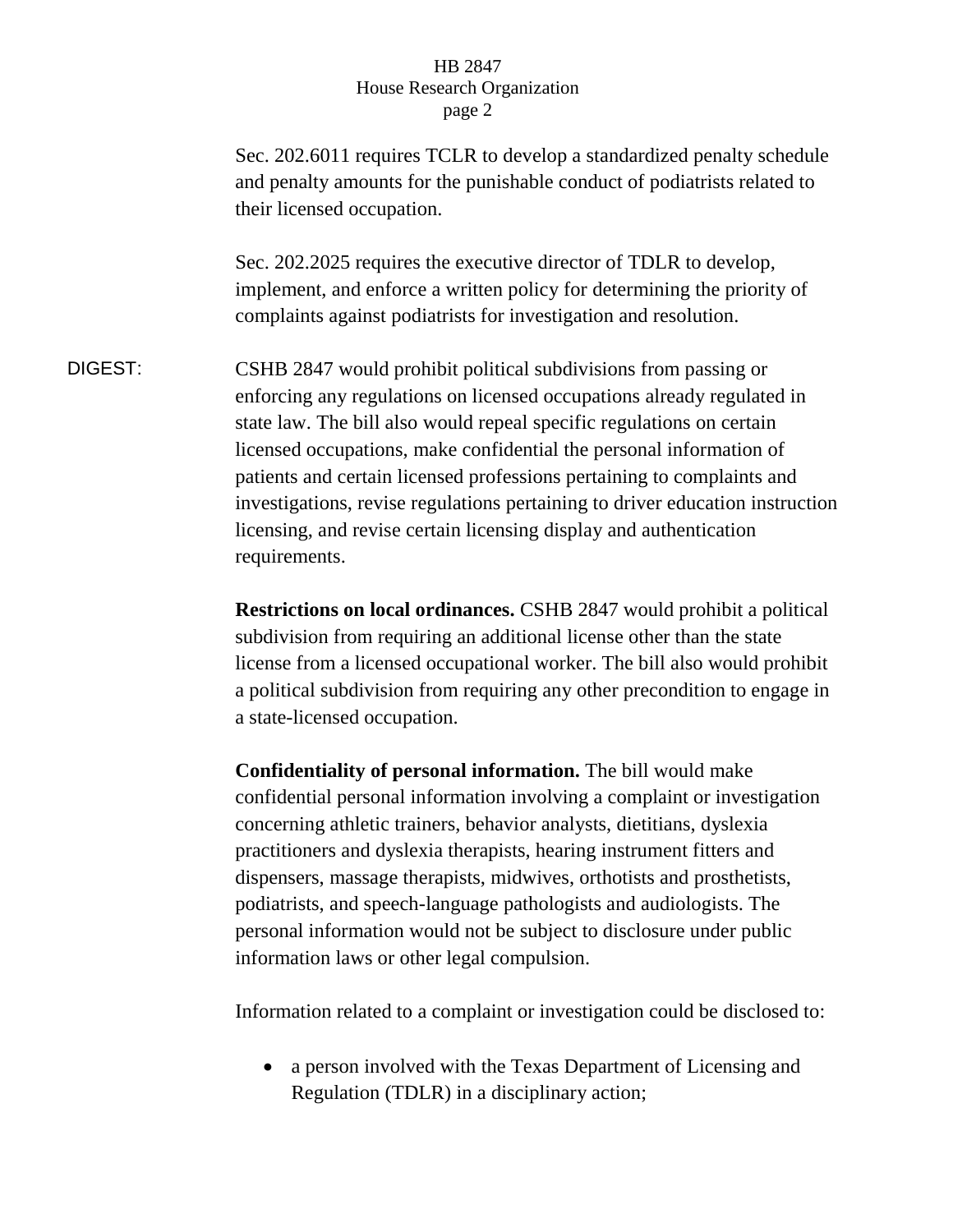- a respondent or the respondent's authorized representative;
- government agencies if the agency protected the identity of any examined patients;
- a professional licensing, credentialing, or disciplinary entity in another jurisdiction;
- a peer assistance program approved by the Texas Commission of Licensing and Regulation (TCLR), including those of another jurisdiction;
- a peer review committee verifying the person's application;
- a law enforcement agency; and
- a person engaged in bona fide research if all individual-identifying information is deleted.

TDLR could not be compelled to release personal information to those listed above if it had not issued a notice of alleged violation relating to the information. TDLR could temporarily withhold information if its release would jeopardize an investigation and could release information regarding a complaint or investigation at any stage of a disciplinary action.

The department would have to protect the personal information of any patient who was part of a disciplinary action against an occupational license holder unless the patient initiated the disciplinary action, was a witness, or had submitted written consent. Notices of alleged violations and final disciplinary actions, including warnings and reprimands, from TDLR, TCLR, or the executive director would not be confidential and would be subject to disclosure.

Changes to the law made by this bill would apply to a disciplinary action initiated and still pending before the effective date of this bill, as well as to disciplinary actions initiated on or after the effective date.

**Driver education instruction.** CSHB 2847 would remove the requirement that a driver education school operate from a physical location and would amend requirements to include adequate testing and security measures for the school's method of instruction. A driver education school would be allowed to teach in any method approved by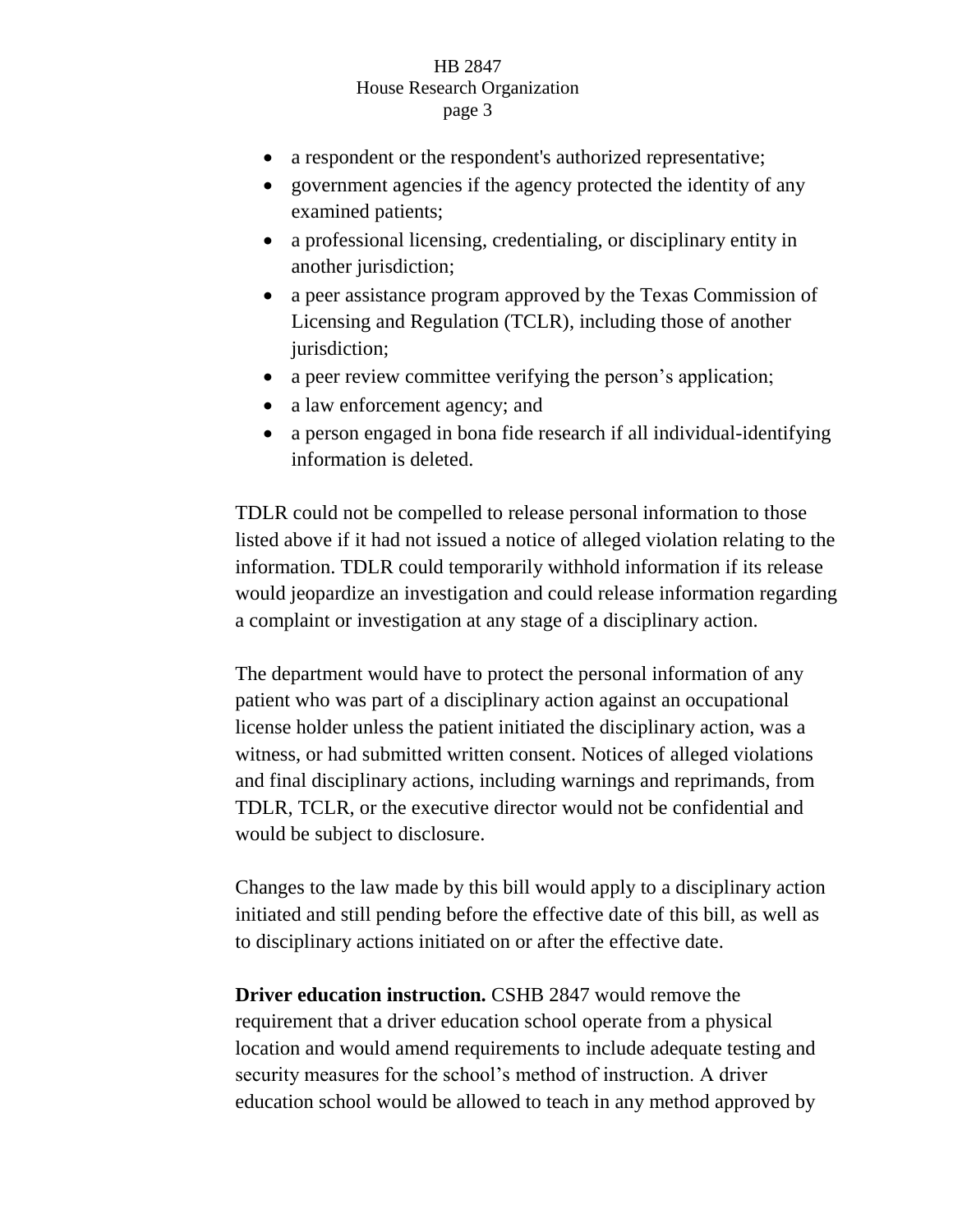# TDLR.

The bill would revise TCLR standards for driver education instructors and for a driver instructor to be certified as a teaching assistant, driver education teacher, or supervising teacher. Standards for each are specified in the bill. TDLR, its executive director, or TCLR could adopt different methods to determine the eligibility of an instructor.

A driver education license issued before this bill would be valid until its expiration, and a teaching assistant, driver education teacher, or supervising teacher license would be entitled for renewal if the license holder met the requirements established in this bill.

These provisions would not affect the validity of a disciplinary action or other proceeding that was initiated before the effective date of the bill and that was pending before a court or other governmental entity on the effective date.

**Podiatrists.** TDLR could contract with a podiatrist as an expert witness to review, investigate, or prosecute complaints. Except in cases of the witness engaging in fraud, conspiracy, or malice, the witness would be immune from liability and damages arising from the witness' duties in:

- participating in an informal conference to determine the facts of a complaint;
- evaluating evidence and offering an opinion or technical guidance on an alleged violation;
- testifying in a hearing; or
- making an evaluation, report, or recommendation on a complaint.

TCLR could not refuse admittance into an examination or issuance of a license to a podiatrist for past conviction of a felony or a crime involving moral turpitude. This would apply only to a conviction that occurred on or after the effective date of the bill.

The bill would transfer the requirements to develop a system for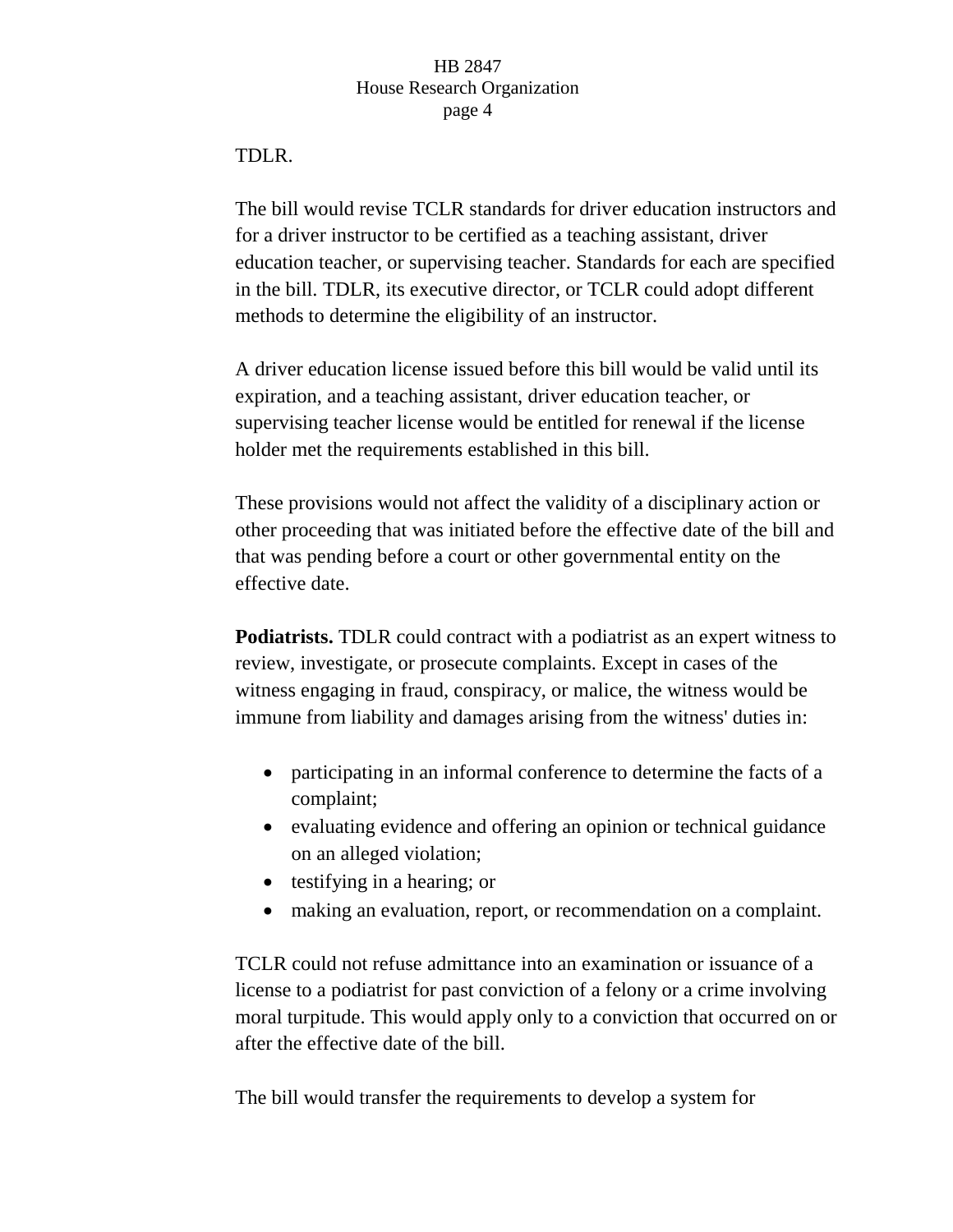monitoring compliance of orders by podiatrists from TCLR to TDLR.

The bill would repeal the 15-day time frame for TDLR to notify the subject of a complaint. This would apply only to complaints filed on or after the effective date of the bill.

CSHB 2847 would repeal the requirements for TCLR to develop a standardized penalty schedule for podiatrists and repeal the requirement for TDLR to develop and enforce a written policy for determining the priority of complaints for investigation and resolution.

**Audiologists.** CSHB 2847 would remove the requirement that audiologists or audiologist interns that fit and dispense hearing instruments register with TDLR or comply with a professional code in addition to state regulations. The bill would expand the required contact information in a written contract between an audiologist and the state to include an internet website address.

**Orthotic and prosthetic technicians.** The bill would repeal the registration certificate from TDLR for orthotic or prosthetic technicians as well as applicable TCLR rules regulating the occupation. This provision would not affect the validity of a proceeding pending before a court or other governmental entity on the bill's effective date.

**Dietitians.** The bill would allow TCLR to act as an alternative to TDLR, as appropriate, to regulate dietitians and would repeal the required use of an official seal by a license holder.

**Cosmetologists.** CSHB 2847 would update references for the specified services a licensed cosmetologist or barber could perform, limitations on specialty licenses, and limitations on services offered at an establishment for a person holding a specialty shop license.

**Laser hair removal.** The bill would require TCLR to establish continuing education requirements to renew certificates for laser hair removal.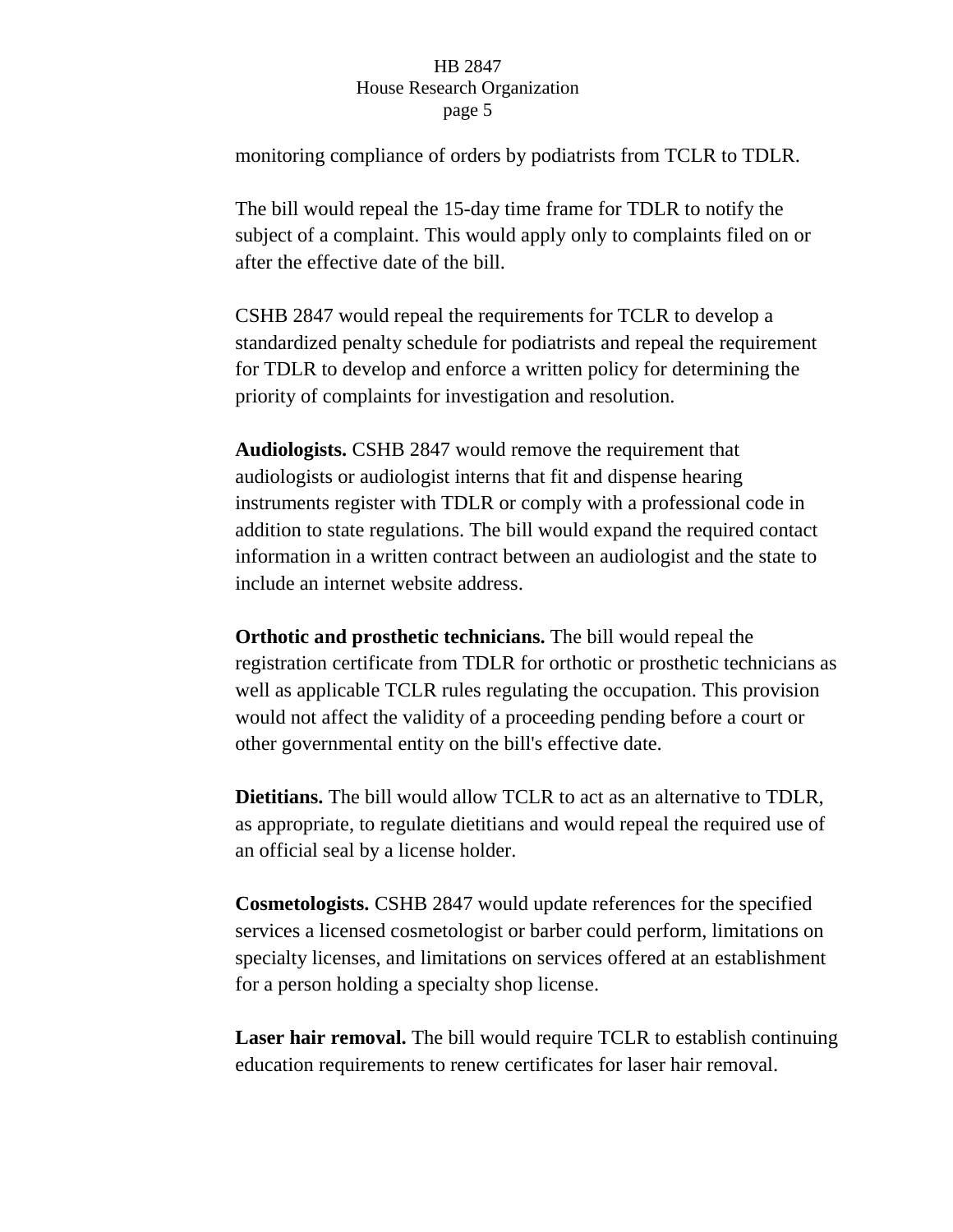**Used automotive parts recyclers.** CSHB 2847 would repeal a licensing requirement for used automotive parts employees and would repeal riskbased inspections and related fees for automotive parts recyclers. Relevant licenses would expire on the effective date of the bill, and TCLR would repeal the relevant regulations on used automotive parts employees. The bill would not affect any court case pending on the effective date of the bill and would apply only to an offense or other violation committed after the effective date of the bill.

**Boilers.** CSHB 2847 would remove the requirement that the certificate of operation for a boiler be posted under glass.

The bill would take effect September 1, 2019.

**SUPPORTERS** SAY: CSHB 2847 would make practical updates to outdated regulations and would make prudent repeals of overly regulated licensed occupations. Simplifying and repealing needless hurdles for occupations would remove barriers to economic activity, helping both customers and workers throughout the state.

> The bill would allow a driver education instruction course to be offered entirely online, without the unnecessary requirement that the program maintain a physical space as well.

> CSHB 2847 also would add increased confidentiality for patient records related to complaints in the Texas Department of Licensing and Regulation's health-related regulatory programs.

**OPPONENTS** SAY: CSHB 2847 could prohibit city regulation of almost any business. As the bill is currently written, any licensed professional or business that must obtain a permit from the state to operate would be exempted from any further precondition, ordinance, order, rule, regulation, law or policy passed by a political subdivision within the state.

# NOTES: According to the Legislative Budget Board, the bill would have an estimated negative impact of \$152,800 in general revenue related funds